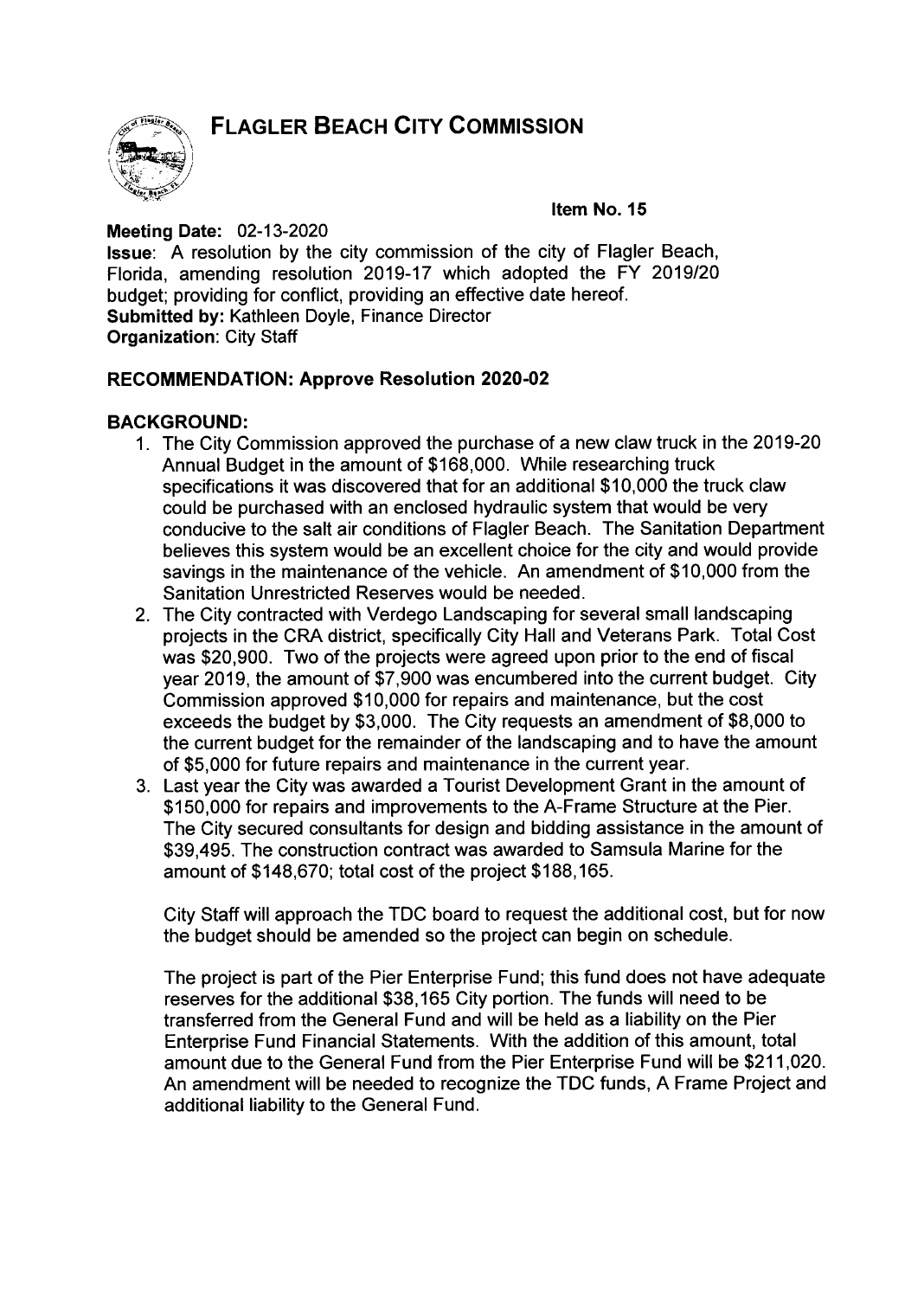4. The City solicited and received bids for the Wickline Building Senior Center/ Library Complex Parking Lot, located in the CRA District. Bids were opened publicly on January 6, 2020. The bid is structured with <sup>a</sup> base bid of \$82,745, plus an alternate <sup>1</sup> bid of \$ 16, 750 and alternate <sup>2</sup> bid of \$21, 766 for <sup>a</sup> total of 121, 081

Total costs for the eight bids received ranged from \$ 121, 081 to \$247, 000.

The City budgeted \$75,000 in the CRA for annual improvements and will need an amendment to increase that amount by and additional \$46,081 to complete the parking lot as designed. At year end 9/30/2019, the CRA reserve had an amount of \$204,240 ( unaudited).

5. City Commission is aware of the need for a rebuild of the dumpster area at the City owned building leased to Ray Barshay, owner of the Funky Pelican.

City Staff would like to use the services of JPA Architects to design structural drawings for a new dumpster area for Funky Pelican Restaurant. The proposed cost is \$9,000. An amendment for this amount will be needed in the Pier Enterprise Funds; this will increase the amount due to General Fund Revenues.

## BUDGETARY IMPACT:

- Sanitation Fund Use of Unrestricted Fund Balance, \$10,000
- CRA Fund Use of Unrestricted Fund Balance \$54,081
- Pier Enterprise Fund Additional amount due to General Fund \$47,165
- General Fund Total amount due from Pier Enterprise Fund \$220,020

#### **LEGAL CONSIDERATIONS/SIGN-OFF:** PERSONNEL: POLICY/REQUIREMENT FOR BOARD ACTION: IMPLEMENTATION/COORDINATION:

**Attachments** Resolution 2020-02